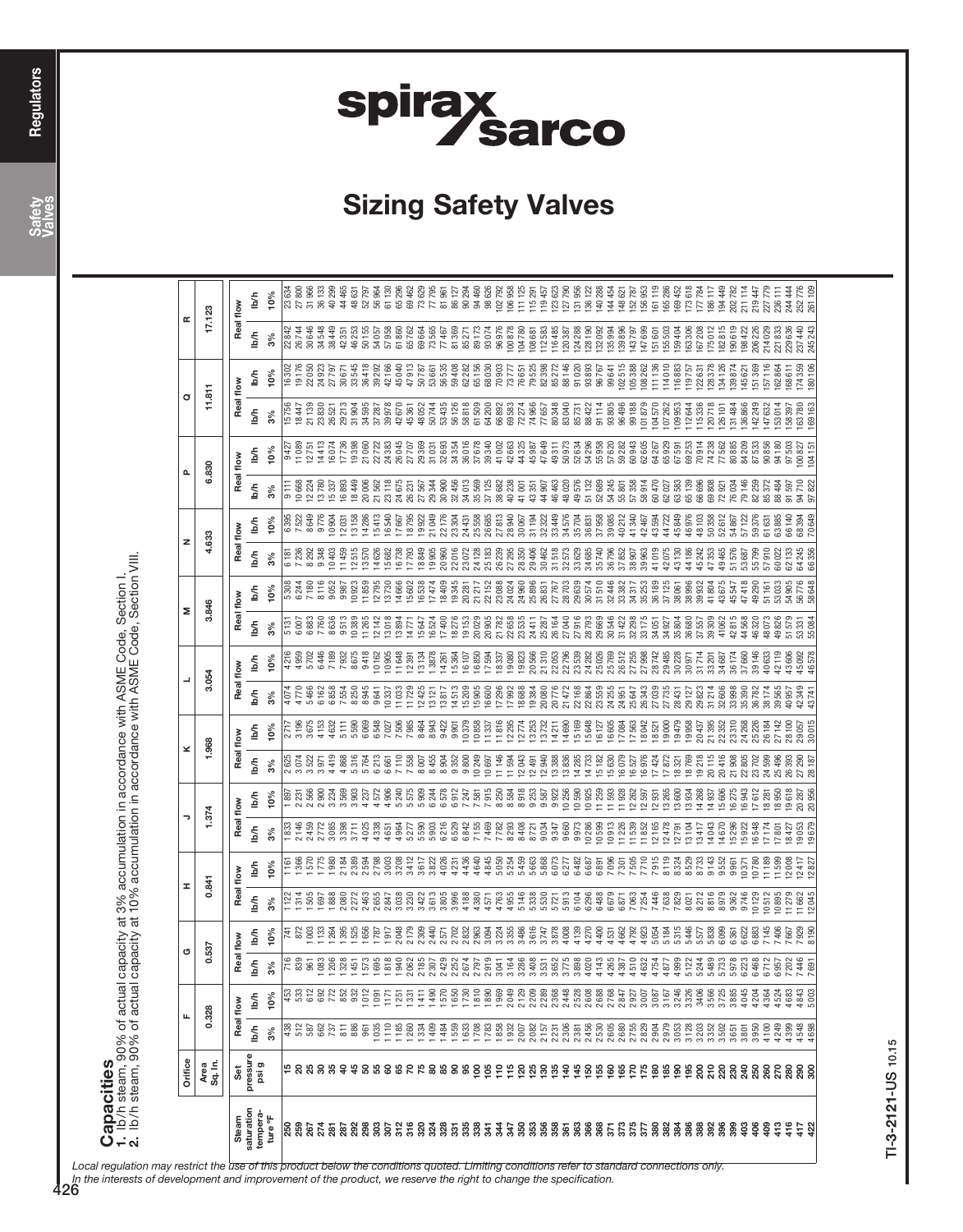**Regulators** 

### Sizing Safety Valves

#### **Superheated Steam Correction Factors for Safety Valves** For capacities of superheated steam, multiply saturated steam capacity by correction factor below.

| Gauge    | Saturated |                          |           |                 |      |                                               |      |      |      |         |         |      |         |     |     |     |     |     |     |     |     |     |     |                  |
|----------|-----------|--------------------------|-----------|-----------------|------|-----------------------------------------------|------|------|------|---------|---------|------|---------|-----|-----|-----|-----|-----|-----|-----|-----|-----|-----|------------------|
| Pressure | Temp.     |                          |           |                 |      | TOTAL STEAM TEMPERATURE IN DEGREES FAHRENHEIT |      |      |      |         |         |      |         |     |     |     |     |     |     |     |     |     |     | Safety<br>Valves |
| PSI      | °F        | 340                      | 360       | 380             | 400  | 420                                           | 440  | 460  | 480  | 500 520 |         | 540  | 560     | 580 | 600 | 620 | 640 | 660 | 680 | 700 | 720 | 740 | 760 |                  |
| 15       | 250       | .99                      | .99       | .98             | .98  | .97                                           | .96  | .95  | .94  | .93     | .92     | .91  | .90     | .89 | .88 | .87 | .86 | .86 | .85 | .84 | .83 | .83 | .82 |                  |
| 20       | 259       | .99                      | .99       | .98             | .98  | .97                                           | .96  | .95  | .94  | .93     | .92     | .91  | .90     | .89 | .88 | .87 | .86 | .86 | .85 | .84 | .83 | .83 | .82 |                  |
| 40       | 287       | 1.00                     | .99       | .99             | .98  | 97                                            | .96  | .95  | .94  | .93     | .92     | .91  | .90     | .89 | .88 | .87 | .86 | .86 | .85 | .84 | .84 | .83 | .82 |                  |
| 60       | 308       | 1.00                     | .99       | .99             | .98  | 97                                            | .96  | .95  | .94  | .93     | .92     | .91  | .90     | .89 | .88 | .87 | .86 | .86 | .85 | .84 | .84 | .83 | .82 |                  |
| 80       | 324       | 1.00                     | 1.00      | .99             | .99  | .98                                           | 97   | .96  | .94  | .93     | .92     | .91  | .90     | .89 | .88 | .87 | .86 | .86 | .85 | .84 | .84 | .83 | .82 |                  |
| 100      | 338       |                          | 1.00      | 1.00            | .99  | .98                                           | 97   | .96  | .95  | .94     | .93     | .92  | .91     | .90 | .89 | .88 | .87 | .86 | .85 | .85 | .84 | .83 | .82 |                  |
| 120      | 350       | -                        | 1.00 1.00 |                 | .99  | .98                                           | 97   | .96  | .95  | .94     | .93     | .92  | .91     | .90 | .89 | .88 | .87 | .86 | .85 | .85 | .84 | .83 | .82 |                  |
| 140      | 361       | -                        |           | $-1.00$         | 1.00 | .99                                           | .97  | .96  | .95  | .94     | .93     | .92  | .91     | .90 | .89 | .88 | .87 | .86 | .85 | .85 | .84 | .83 | .82 |                  |
| 160      | 371       | -                        |           | $\qquad \qquad$ | 1.00 | .99                                           | .98  | .97  | .96  | .95     | .94     | .93  | .92     | .91 | .90 | .89 | .88 | .87 | .86 | .85 | .84 | .83 | .82 |                  |
| 180      | 380       | $\overline{\phantom{m}}$ |           |                 | 1.00 | .99                                           | .98  | .97  | .96  | .95     | .94     | .93  | .92     | .91 | .90 | .89 | .88 | .87 | .86 | .85 | .84 | .83 | .83 |                  |
| 200      | 388       | -                        |           | -               | 1.00 | .99                                           | .99  | .97  | .96  | .95     | .94     | .93  | .92     | .91 | .90 | .89 | .88 | .87 | .86 | .85 | .84 | .83 | .83 |                  |
| 220      | 395       | -                        |           |                 | 1.00 | 1.00                                          | .99  | .98  | .96  | .95     | .94     | .93  | .92     | .91 | .90 | .89 | .88 | .87 | .86 | .85 | .84 | .84 | .83 |                  |
| 240      | 403       |                          |           |                 |      | .00                                           | .99  | .98  | .97  | .95     | .94     | .93  | .92     | .91 | .90 | .89 | .88 | .87 | .86 | .85 | .84 | .84 | .83 |                  |
| 260      | 409       |                          |           |                 |      | 1.00                                          | .99  | .98  | .97  | .96     | .94     | .93  | .92     | .91 | .90 | .89 | .88 | .87 | .86 | .85 | .85 | .84 | .83 |                  |
| 280      | 416       | -                        |           |                 | -    | 1.00                                          | 1.00 | .99  | .97  | .96     | .95     | .93  | .92     | .91 | .90 | .89 | .88 | .87 | .86 | .85 | .85 | .84 | .83 |                  |
| 300      | 422       | -                        |           |                 |      | -                                             | 1.00 | .99  | .98  | .96     | .95     | .93  | .92     | .91 | .90 | .89 | .88 | .87 | .86 | .86 | .85 | .84 | .83 |                  |
| 350      | 436       | -                        |           |                 |      |                                               | 1.00 | 1.00 | .99  | .97     | .96     | .94  | .93     | .92 | .91 | .90 | .89 | .88 | .87 | .86 | .85 | .84 | .83 |                  |
| 400      | 448       | -                        |           |                 |      |                                               | ۰    | 1.00 | .99  | .98     | .96     | .95  | .93     | .92 | .91 | .90 | .89 | .88 | .87 | .86 | .85 | .84 | .84 |                  |
| .450     | 460       | -                        |           |                 |      |                                               |      |      | .00  | .99     | .97     | .96  | .94     | .93 | .92 | .91 | .89 | .88 | .87 | .86 | .86 | .84 | .84 |                  |
| 500      | 470       | -                        |           |                 |      |                                               |      |      | 1.00 | .99     | .98     | .96  | .94     | .93 | .92 | .91 | .90 | .89 | .88 | .87 | .86 | .85 | .84 |                  |
| 550      | 480       | -                        |           |                 |      |                                               |      |      |      | 1.00    | .99     | .97  | .95     | .94 | .92 | .91 | .90 | .89 | .88 | .87 | .86 | .85 | .84 |                  |
| 600      | 489       |                          |           |                 |      |                                               |      |      |      | - 1.00  | .99     | .98  | .96     | .94 | .93 | .92 | .90 | .89 | .88 | .87 | .86 | .85 | .84 |                  |
| 650      | 497       |                          |           |                 |      |                                               |      |      |      | -       | 1.00    | .99  | .97     | .95 | .94 | .92 | .91 | .90 | .89 | .87 | .86 | .86 | .85 |                  |
| 700      | 506       |                          |           |                 |      |                                               |      |      |      |         | $-1.00$ | .99  | .97     | .96 | .94 | .93 | .91 | .90 | .89 | .88 | .87 | .86 | .85 |                  |
| 750      | 513       | $\overline{\phantom{0}}$ |           |                 |      | -                                             |      |      |      |         | $-1.00$ | 1.00 | .98     | .96 | .95 | .93 | .92 | .90 | .89 | .88 | .87 | .86 | .85 |                  |
| 800      | 520       | ۰                        |           |                 |      |                                               |      |      |      |         |         | .00  | .99     | .97 | .95 | .94 | .92 | .91 | .90 | .88 | .87 | .86 | .85 |                  |
| 850      | 527       |                          |           |                 |      |                                               |      |      |      |         |         | 1.00 | .99     | .98 | .96 | .94 | .93 | .92 | .90 | .89 | .88 | .87 | .86 |                  |
| 900      | 533       |                          |           |                 |      |                                               |      |      |      |         |         | 1.00 | 1.00    | .99 | .97 | .95 | .93 | .92 | .90 | .89 | .88 | .87 | .86 |                  |
| 950      | 540       |                          |           |                 |      |                                               |      |      |      |         |         |      | 1.00    | .99 | .97 | .95 | .94 | .92 | .91 | .89 | .88 | .87 | .86 |                  |
| 1000     | 546       |                          |           |                 |      |                                               |      |      |      |         |         |      | $-1.00$ | .99 | .98 | .96 | .94 | .93 | .91 | .90 | .89 | .87 | .86 |                  |

#### **Sizing Formulas**

STEAM - LBS./HR. - SEC. I

$$
A = \frac{W_P}{F4.4F K P F}
$$

$$
51.45\, \mathrm{K}_\mathrm{d}\,\mathrm{F}\,\mathrm{F}_{\mathrm{sh}}\mathrm{F}_\mathrm{p}
$$

STEAM - LBS./HR. - SEC. VIII

 $\overline{1}$ 

$$
A = \frac{W_{\rm p}}{W_{\rm p}}
$$

$$
51.5\ \mathrm{K_g}\ \mathrm{P}\ \mathrm{F_{sh}F}
$$

**AIR-SCFM** 

$$
A = \frac{W_c}{18.33 \text{ K}_d \text{ P F}_t \text{ F}_p} \text{ or } A = \frac{W_c \sqrt{\text{T}}}{418 \text{ K}_d \text{ P F}}
$$

 $A = AREA, SQ. IN.$ 

 $W_P = FLOW, LBS./HR.$ 

 $W_c = FLOW, SCFM$ 

 $K_d$  = Effective coefficient of discharge for use in these formulas. (.859 for SV73 & SV74)

P = Set pressure + Overpressure + 14.7  
\nF<sub>p</sub> = Constant back pressure correction  
\nfactor.  
\nF<sub>sh</sub> = Superheat correction factor.  
\nT = Absolute temperature, 
$$
{}^{\circ}\text{F} + 460
$$
.  
\nF<sub>t</sub> =  $\sqrt{\frac{520}{60}}$ 

 $F<sub>p</sub>$  = Constant back pressure correction factor.

$$
F_{\text{sh}} =
$$
 Superheat correction factor.  
 $T =$  Absolute temperature.<sup>o</sup> $F + 460$ .

 $F_t$  $=$   $\sqrt{\frac{520}{}}$ 

T

TI-3-2121-US 10.15

Spirax

 $\circledcirc$